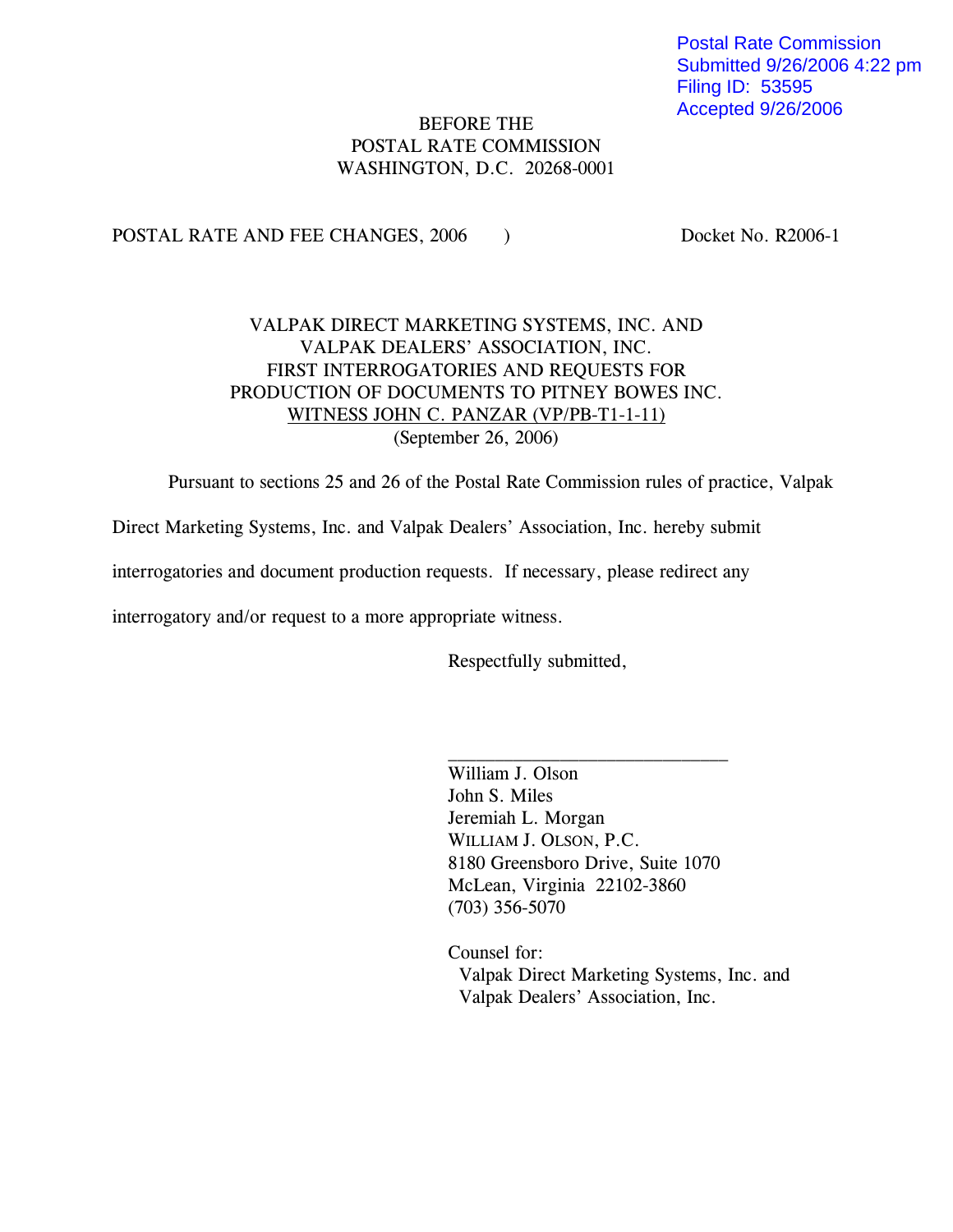#### **VP/PB-T1-1.**

Please refer to your testimony, PB-T-1, p. 28, 1, 21 to p. 29, 1, 2, where you say: "It is my understanding that the current practice of the Postal Rate Commission is to base the calculation of avoided costs on attributable costs. Below, I explain why this is the theoretically correct approach." The purpose of this interrogatory is to clarify various costing concepts, particularly as they relate to your testimony.

Consider a postal administration producing product A (*e.g.*, letters), among others, which is being considered for **one** worksharing discount, for a category defined in terms of downstream entry. Assume that the volume of product A is a continuous flow, period after period, with unchanged characteristics, and that it is partitioned into n cells. Each cell contains the same number of pieces, a number that is not small. All pieces in a given cell have the same marginal cost. The marginal cost of the pieces in a cell is the additional cost divided by the number of additional pieces, under a small reduction in the rate applicable to the pieces in the cell, *ceteris paribus*, consistent with the notion of a rate-induced volume change. Assume that each cell has the same price elasticity of demand. The cells are aligned and numbered according to the postal administration's marginal cost of handling the pieces in the cell, so that the marginal cost of the pieces in cell 0 is 5¢, in cell 1 is just under 5¢, in cell f is 4¢, in cell k is 3¢, and in cell n is 2¢. The cost information for these cells is shown in the graph in the Attachment to this interrogatory. These costs are upstream costs only; they do not include any costs for the downstream-entered product being considered. For convenience, it is assumed that  $f = 1/3n$  and  $k = 2/3n$ , and that the cost curve is linear.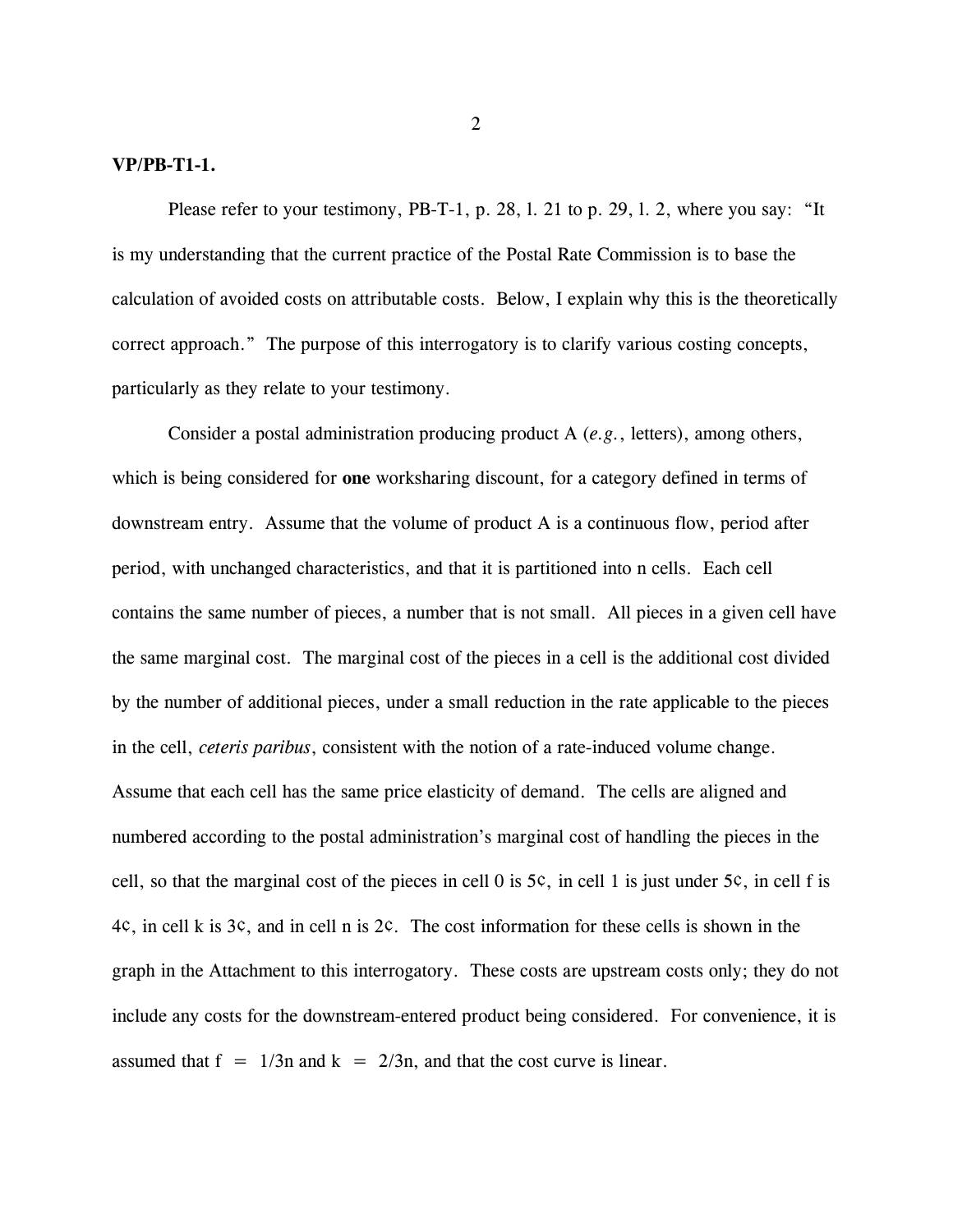As described, when handling all pieces in all n cells, the postal administration's **average** volume variable cost is 3.5¢, which is the marginal cost for additional volume of the same mix as in cells 0 to n; *i.e.*, a weighted average of the marginal costs of the pieces in all n cells. Thus, if a small rate decrease were applicable to all pieces in all cells, the additional cost divided by the additional volume is 3.5¢. The volume variable cost is the average marginal cost (over all cells) multiplied by the total volume in all n cells. The average volume variable cost is the volume variable cost divided by the total volume, which also equals the average marginal cost. The order in which these values are developed is immaterial. The volume variable cost is attributed.

- a. Within the framework of this example and the assumptions made, is this description of marginal cost, average marginal cost, average volume variable cost, volume variable cost, and attributable cost consistent with your understanding of the postal administration's costs and with how you use these terms in your testimony? If it is not, please explain, in terms of this example and the graph in the Attachment, what the postal administration's costs represent and how you use the terms in your testimony.
- b. Based on the information provided, as displayed in the graph in the Attachment, can you provide any guidance on what the appropriate discount should be for mail that will bypass the upstream operations and become a downstream-entered product? If you can, please provide that guidance. If you cannot, please explain why not, identifying any information about the postal administration that is missing.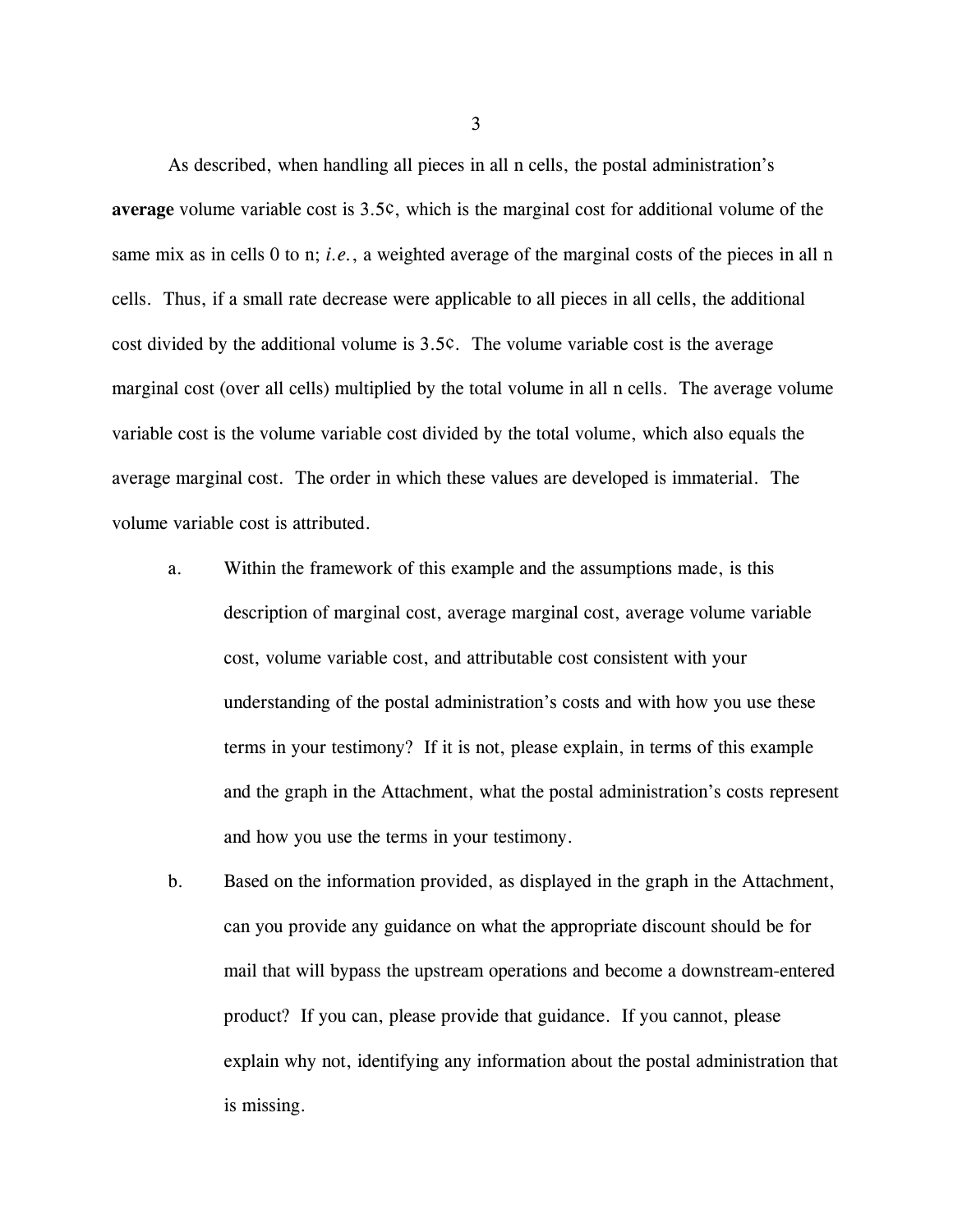Attachment to VP/PB-T1-1



 **Figure 1: Upstream Costs of Postal Service Product A**

\*Average variable cost = unit attributable cost = marginal cost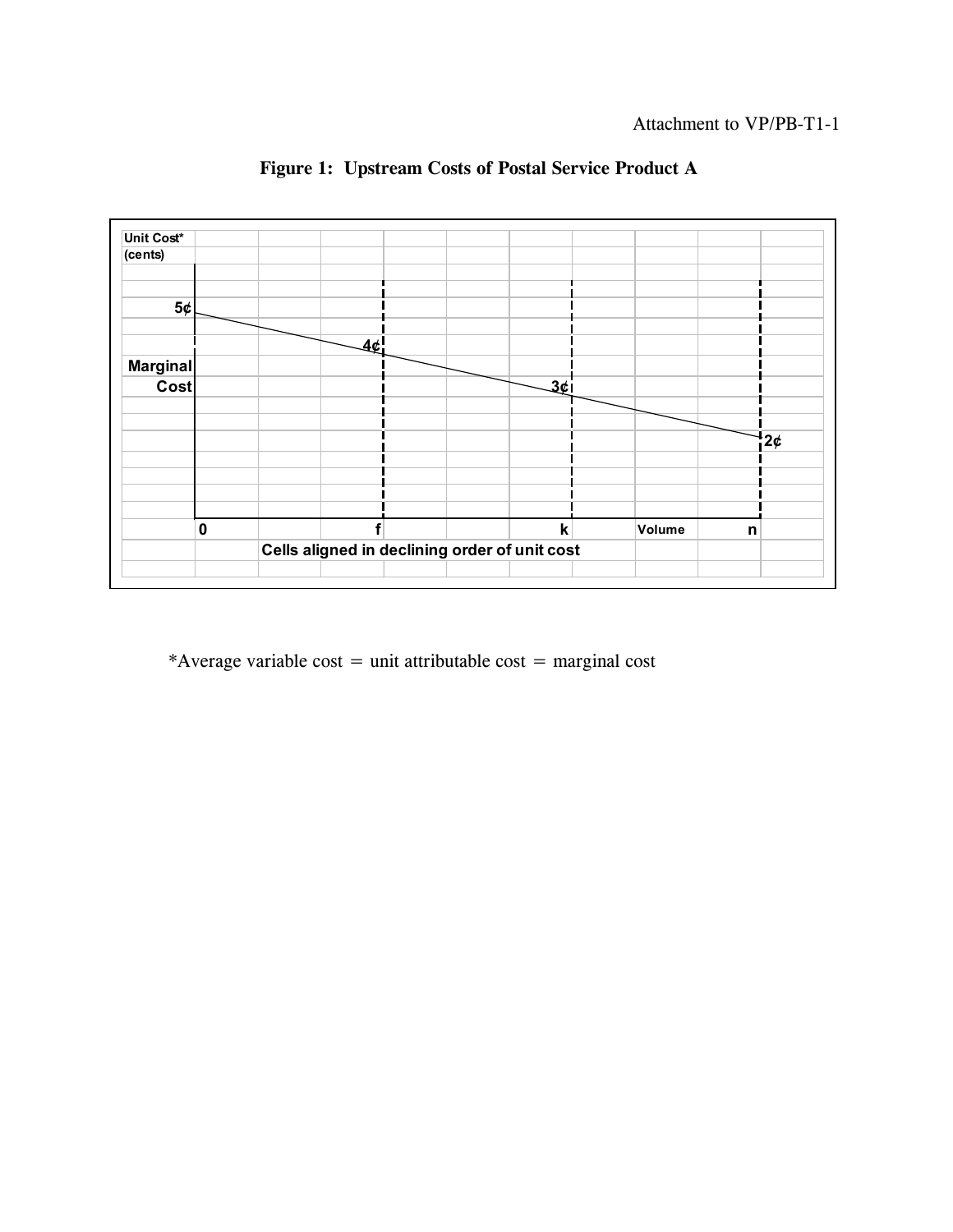#### **VP/PB-T1-2.**

Please assume the initial situation described in VP/PB-T1-1, shown in the graph in the Attachment thereto, and add the assumptions that (i) the ordering and the numbering of the volume cells is **also** aligned with the propensity of volume in the cells to be of interest to potential competitors and, further, that (ii) the costs of all potential competitors are the same as the postal administration's costs. That is, if an interested competitor processes and downstream-enters the pieces *in cell k*, his cost for doing so is 3 cents.

Based on the above information, can you provide any guidance on what the appropriate discount should be for the downstream-entered product? If you can, please provide that guidance. If you cannot, please explain why not, identifying any information about the postal administration or the potential competitors that is missing.

### **VP/PB-T1-3.**

Please assume the situation described in VP/PB-T1-2, with its added assumptions, except that a 3¢ discount has been allowed for downstream entry, after which all of the volume in cells  $k+1$  through n left the postal administration to become handled by competitors and downstream-entered. In this situation, suppose consideration is being given to whether 3¢ is the correct discount.

- a. Would you agree that the unit attributable cost avoided when the pieces in cells k+1 through n leave the postal administration is 2.5¢? If not, please explain.
- b. When viewed as a "make or buy" decision, which you discuss on p. 16 of your testimony, would you agree in this situation that competitors are being paid 3¢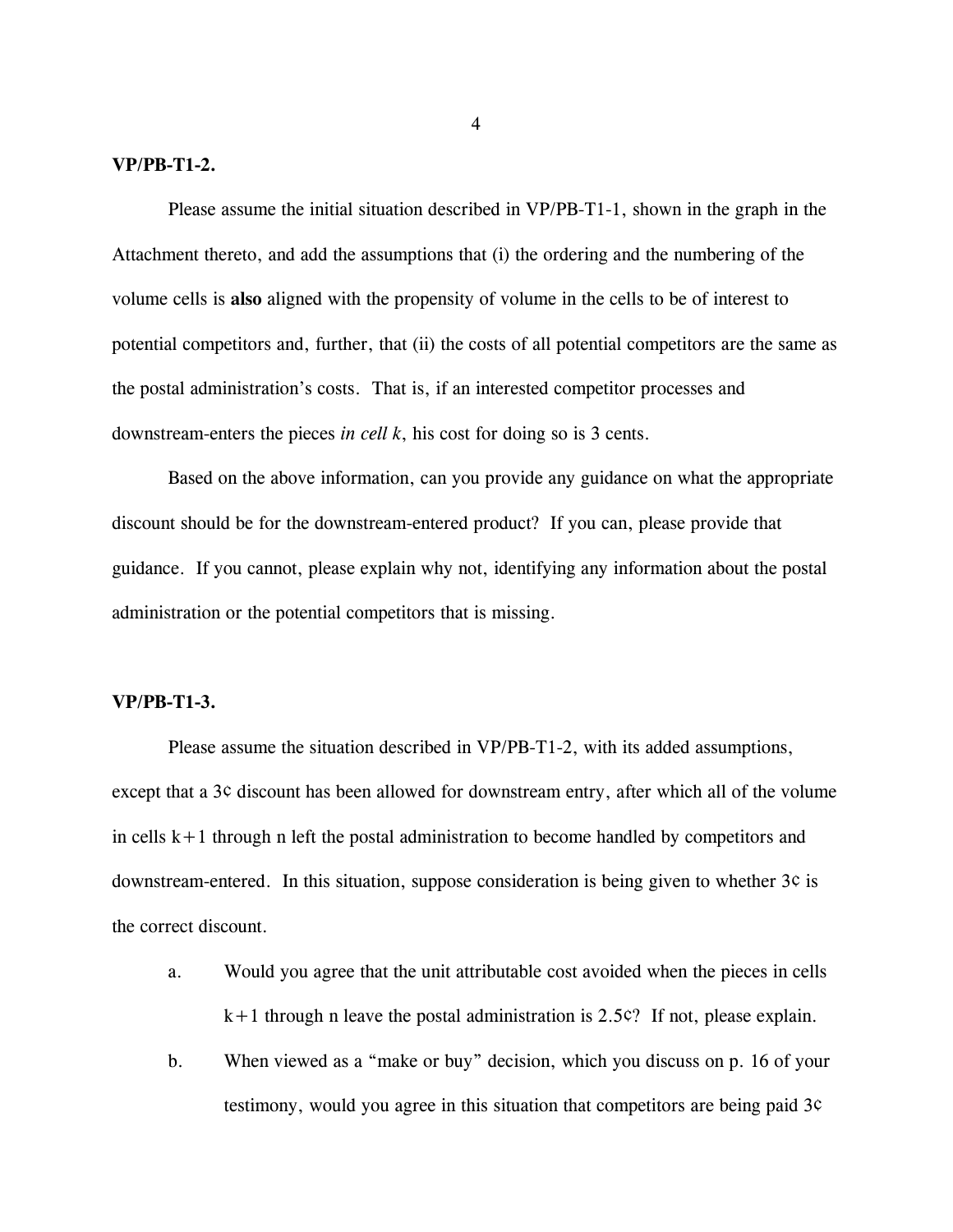to supply services that the postal administration could supply for an average of 2.5¢? If you agree, please discuss the advocacy of this outcome. If you do not, please explain.

- c. Would you agree that the average volume variable cost  $($  = unit attributable cost  $=$  average marginal cost) of the pieces in cells 0 through k, which are still being processed by the postal administration, is now 4¢? If you do not agree, please explain.
- d. Would it be your view that in this situation the postal administration's costing systems would give an estimated average volume variable cost of 4¢? If you believe the postal administration's costing systems would provide an estimate of some other cost, please explain, in terms of the graph, what that cost would be.
- e. In connection with the situation described here, please explain what you recommend as "the theoretically correct approach" to setting the discount. That is, what is the correct discount level and why is it correct?
- f. Please assume that the discount is increased from 3¢ to a new level of 4¢, and that all pieces in cells  $f + 1$  through k leave the postal administration. Do you agree that the new level of average marginal cost of the postal administration would be 4.5¢? Please explain any disagreement.
- g. In your analysis, which underlies your recommendations, have you made any assumptions about the actual shape of the **postal administration's** cost curve (shown in the attachment to VP/PB-T1-1 to be a continuous straight line [a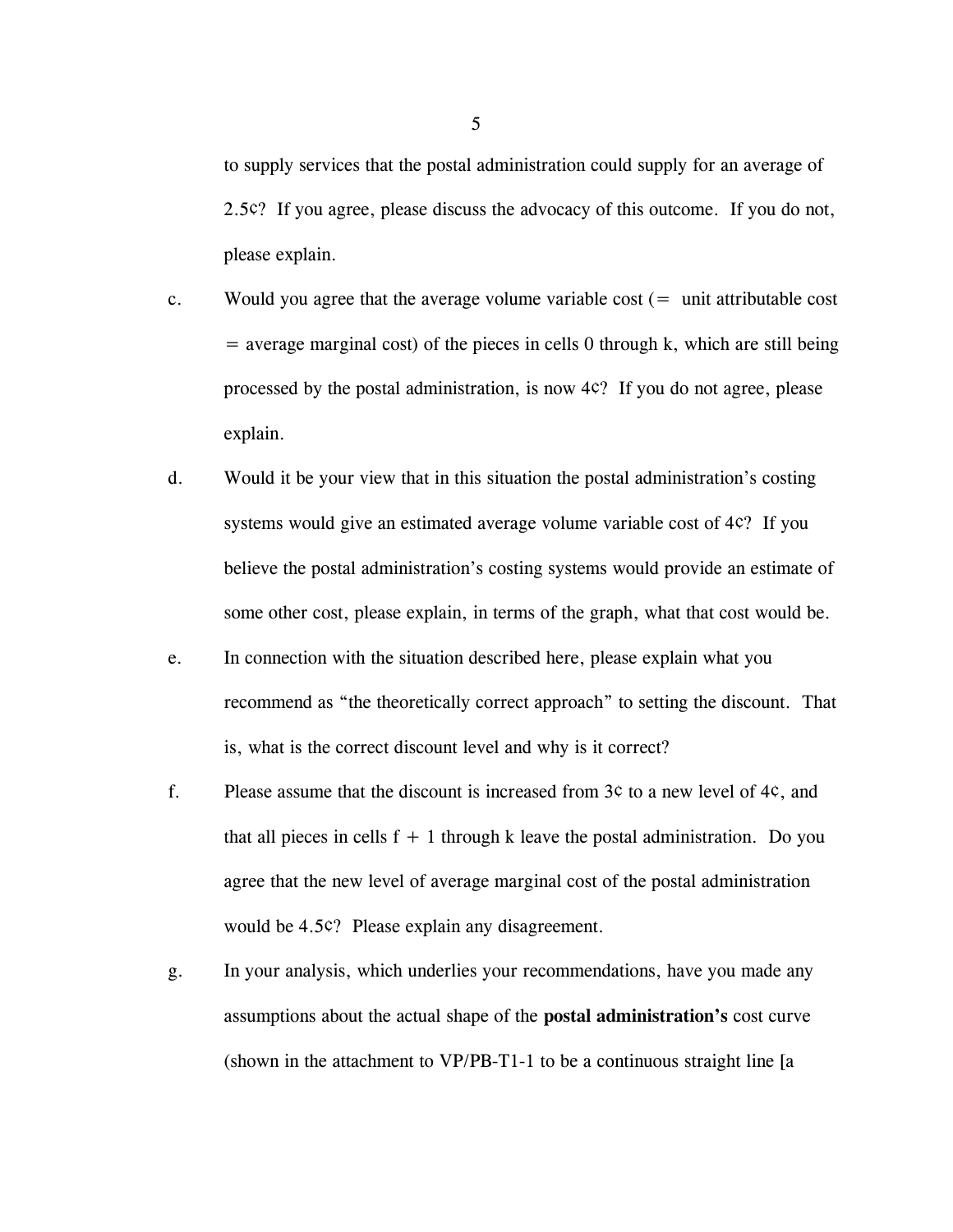straight line being a curve with an infinite radius])? If so, please explain what those assumptions are.

h. In your analysis, which underlies your recommendations, have you made any assumptions about the actual shape of the **potential competitors'** cost curves? If so, please explain what those assumptions are. In discussing any cost curve for potential competitors, maintain the assumption that the cells are lined up in the order of their potential interest to competitors and allow the curve to be above or below that of the postal administration.

### **VP/PB-T1-4.**

Please assume that the cells shown in the Attachment to VP/PB-T1-1 and explained in VP/PB-T1-1 are aligned both with the marginal cost levels of the postal administration and, at the same time, with the propensity of the pieces in the cells to be of interest to potential competitors, but assume in addition that the costs of all potential competitors (i) differ from those of the postal administration, and (ii) when displayed on the graph in the Attachment form a straight line that is 1¢ below the cost curve of the postal administration.

- a. If the discount is set at 3¢ under these conditions, would you agree that:
	- (i) All volume in cells  $f + 1$  through n would leave the postal administration;
	- (ii) the unit incremental cost avoided for pieces that leave would be  $3¢$ ; and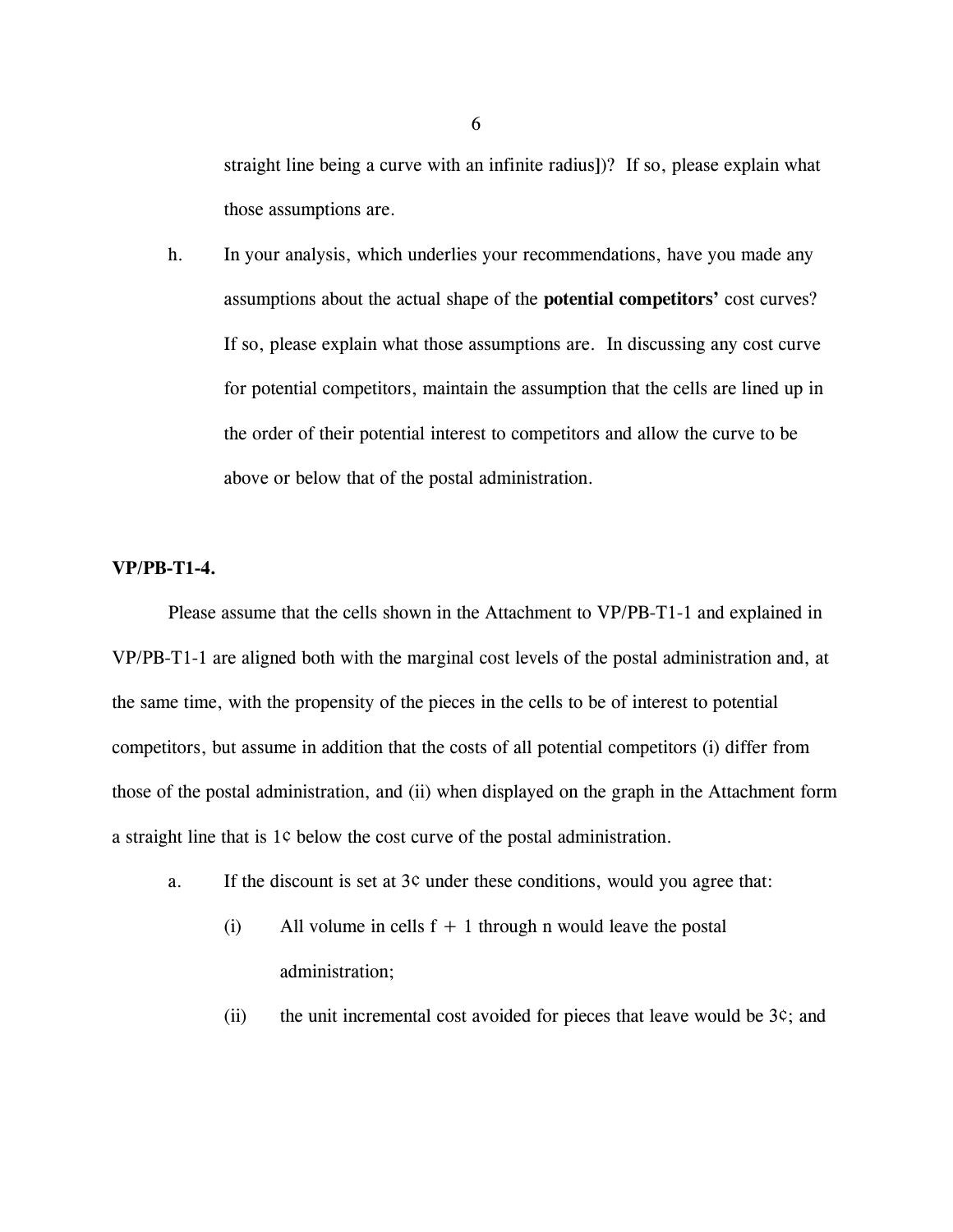- (iii) the average marginal cost of pieces that remain in the postal administration would be 4.5¢? If you disagree with any of the above, please explain.
- b. In this situation, please explain what you would recommend as the theoretically correct discount level.

#### **VP/PB-T1-5.**

Within the framework of the situation explained in VP/PB-T1-1 and as shown in the Attachment thereto, please maintain the alignment of the cells according to the costs of the postal administration and the linear cost curve of the postal administration, but assume nothing is known about the costs of potential competitors or which pieces are of the most interest to potential competitors. Please assume also that the discount is set at 3¢.

- a. In this situation, would you agree that it is not possible to predict which volume cells might be taken by a competitor? Please explain any disagreement.
- b. Would you agree that, if some volume in cells k through n is taken by a competitor, it is possible for the competitor to be spending 2.8¢ to handle some mail that the postal administration could handle for under 2.8¢? If you do not agree, please explain.
- c. Would you agree that, if some volume in cells f through k is taken by a competitor, it is possible that the competitor will be spending 3¢ or less to handle mail that would cost the postal administration between 3¢ and 4¢ to handle? If you do not agree, please explain.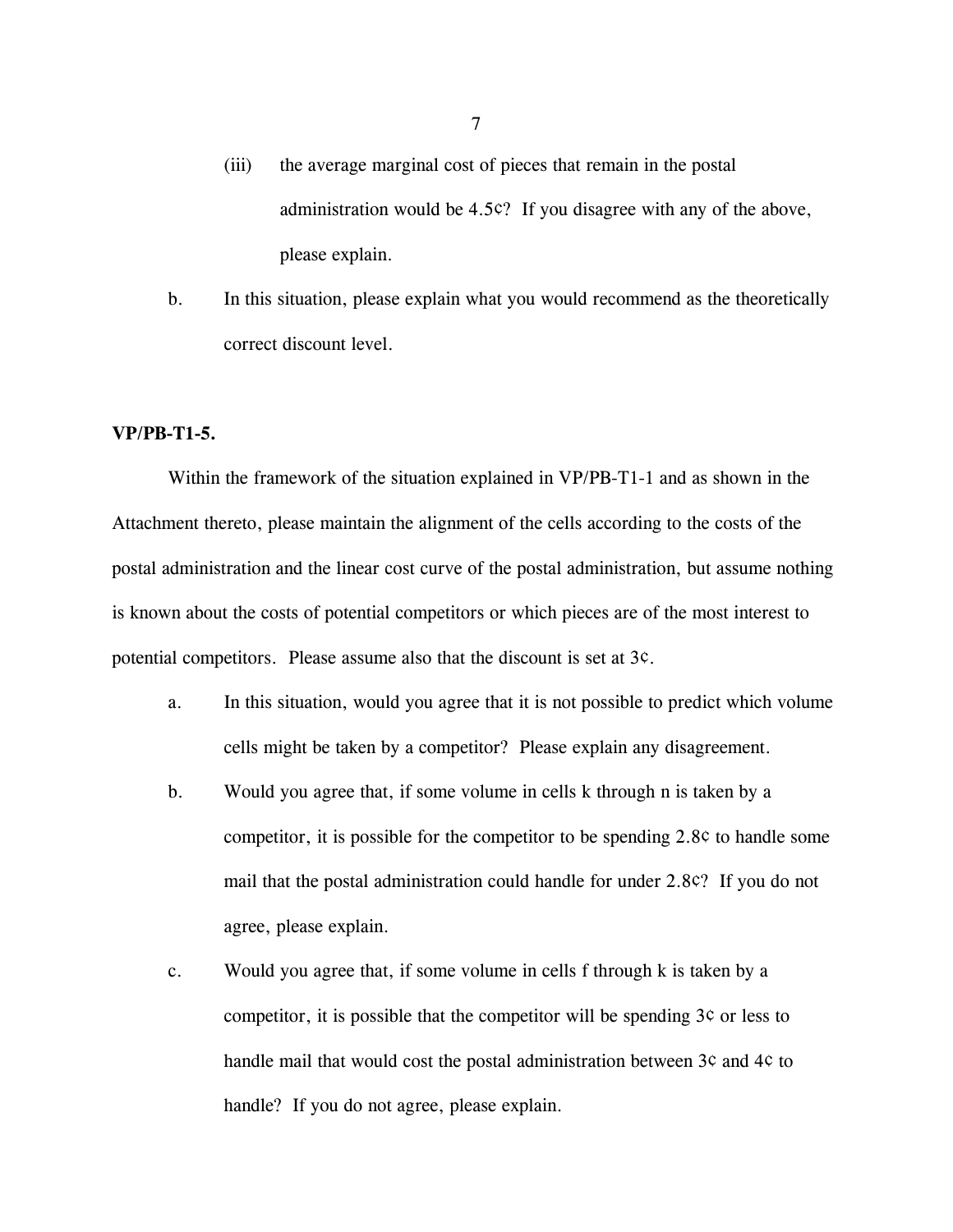- d. Do you agree that if all volume in cells  $k+1$  through n [average variable cost  $= 2$  to 3 cents] and some of the volume in cells f through k [average variable  $cost = 3$  to 4 cents] leave the postal administration, the average marginal costs for pieces that remain in the postal administration will be above 4¢? If you do not agree, please explain.
- e. If consideration is being given to changing the discount under these conditions, what discount would you recommend and why?
- f. Please discuss any and all reasons you can provide for expecting that potential competitors might be able to process the volume in some cells at a lower cost than the postal administration, but not the volume in other cells.

#### **VP/PB-T1-6.**

Please refer to your testimony, PB-T-1, page 45, where you discuss rate differences between the categories of letters and flats **within** a given subclass, and page 47, where you discuss reasons for emphasizing ECPR considerations **within** subclasses instead of Ramsey considerations. If it makes a difference, the letters and flats at issue in this question are those in the subclasses of Commercial Regular, Nonprofit Regular, Commercial ECR, and Nonprofit ECR, all bulk categories used primarily by business and nonprofit organizations.

a. Please explain further the differences you see in the cost information required for Ramsey instead of ECPR in terms of (i) whether one is a cost difference and the other is not (PB-T-1, p. 49, l. 7), (ii) whether one is at a margin and the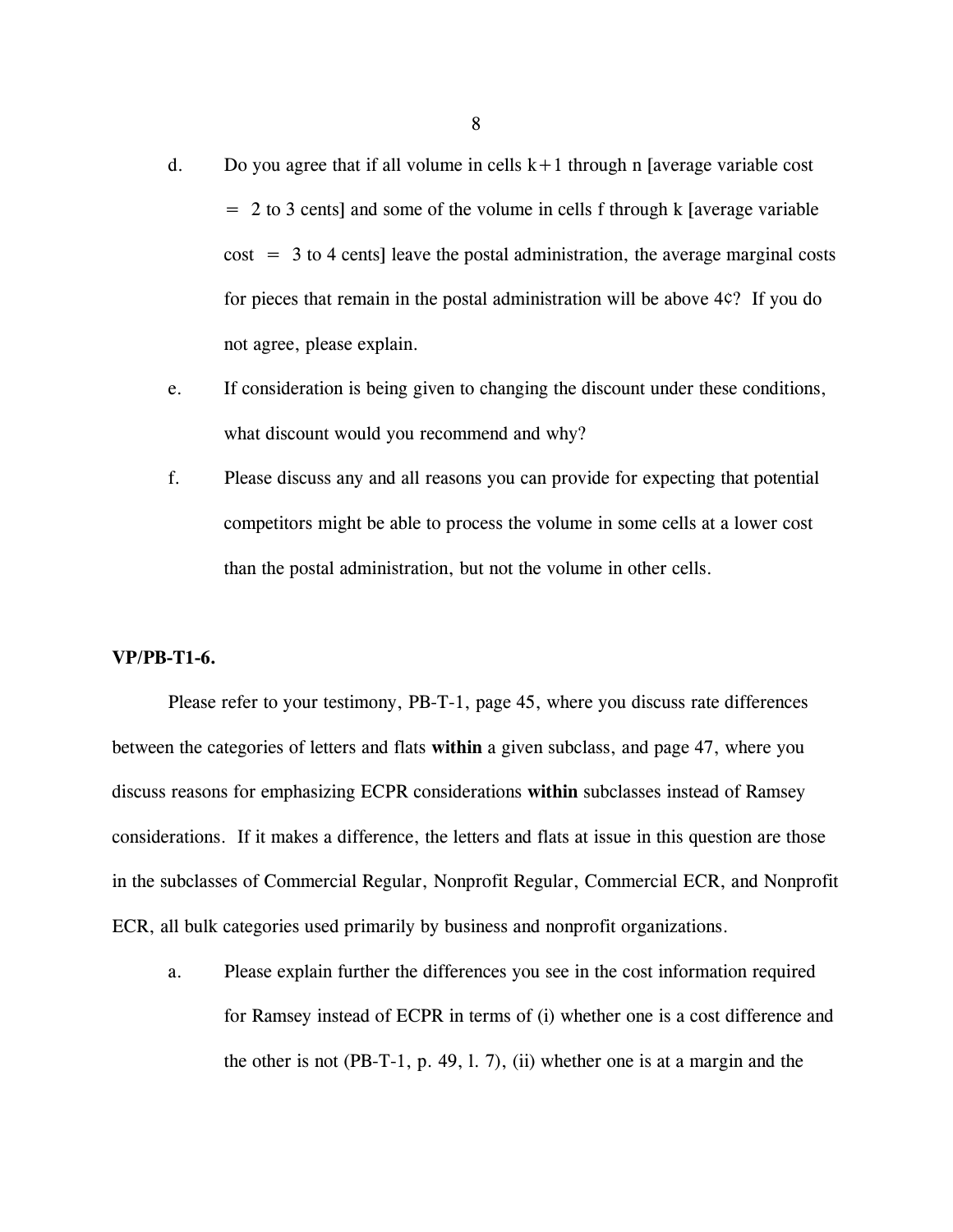other is not (PB-T-1, p. 49, l. 8), and (iii) if at a margin, how that margin is defined and described.

- b. If a cost difference for ECPR purposes is taken as the difference between a cost for one category and a cost for the other, please explain any and all ways in which you see a difference in the cost information required for the two approaches.
- c. You suggest (PB-T-1, p. 49, ll. 8-10) that ECPR can be followed "using only the costing systems of the Postal Service" and, presumably, that following Ramsey requires some different information which might not be available. Please explain specifically any cost information needed for Ramsey that is not available from the "costing systems of the Postal Service."
- d. (i) Do you agree that on a regular basis the Postal Service has developed estimates of subclass-level elasticities? Please explain any extent to which you disagree.
	- (ii) Absent information that the elasticities of any included categories, such as letters and flats, are different from the elasticity of the subclass, please explain any reasons you believe exist for not setting rates as though the category elasticities were the same as the subclass elasticity.
- e. Do you agree that if letters and flats were split into two subclasses, their elasticities then would become particularly relevant under the factors of section 3622(b) of the Act? Please explain any extent to which you disagree. Note: being relevant should not be taken to mean that they are the only consideration.

 $\overline{Q}$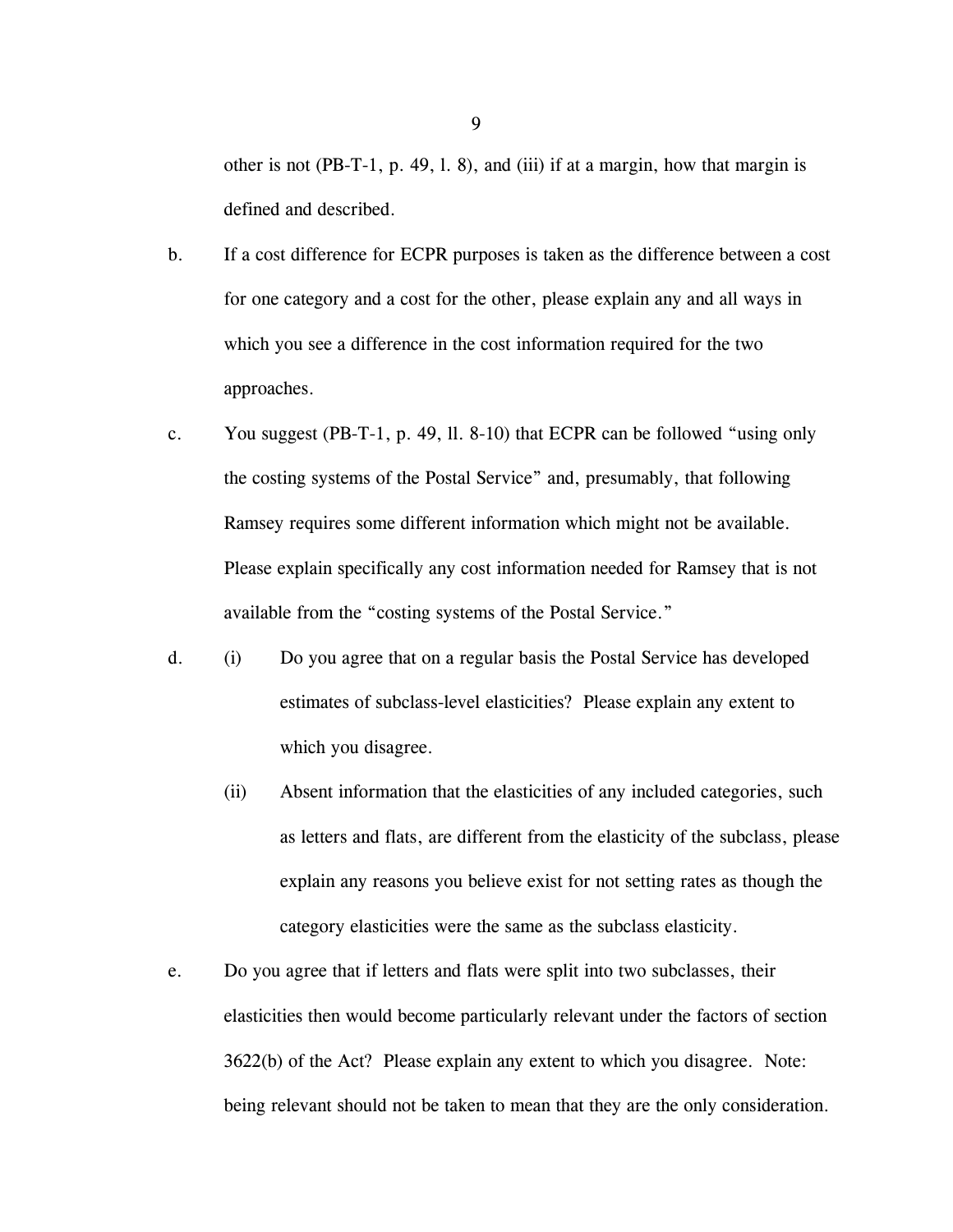- f. (i) Suppose letters and flats are kept in the same subclass and there is no reason to believe that their elasticities differ. If there is an interest in setting rates based on notions of economic efficiency, please explain the role that the cross elasticity should play in deciding on the level of the passthrough (*i.e.*, whether it should be above or below 100 percent and whether it should be above or below the cost coverage of the subclass).
	- (ii) If it were believed to be the case that the cross elasticity between letters and flats is not high, would this cause you to back away from your recommendation of 100 percent passthrough and move toward a passthrough above 100 percent and maybe toward one approaching the cost coverage of the subclass? If not, please explain.
- g. Assume that a subclass has a cost coverage of 170 percent. Recognizing that if ECPR were used, a lower-cost, workshared category within the subclass would have a coverage higher than 170 percent, as you discuss at PB-T-1, p. 48, l. 16:
	- (i) Do you agree that ECPR will always yield a coverage on the nonworkshared category that is lower than 170 percent? If you do not agree, please explain.
	- (ii) Under ECPR, do you see a significant risk that the workshared category will be cross subsidizing the non-workshared category, as you discuss could occur, PB-T-1, p. 49, ll. 11-17? If so, please explain the level of that risk and the factors associated with it. If not, please explain.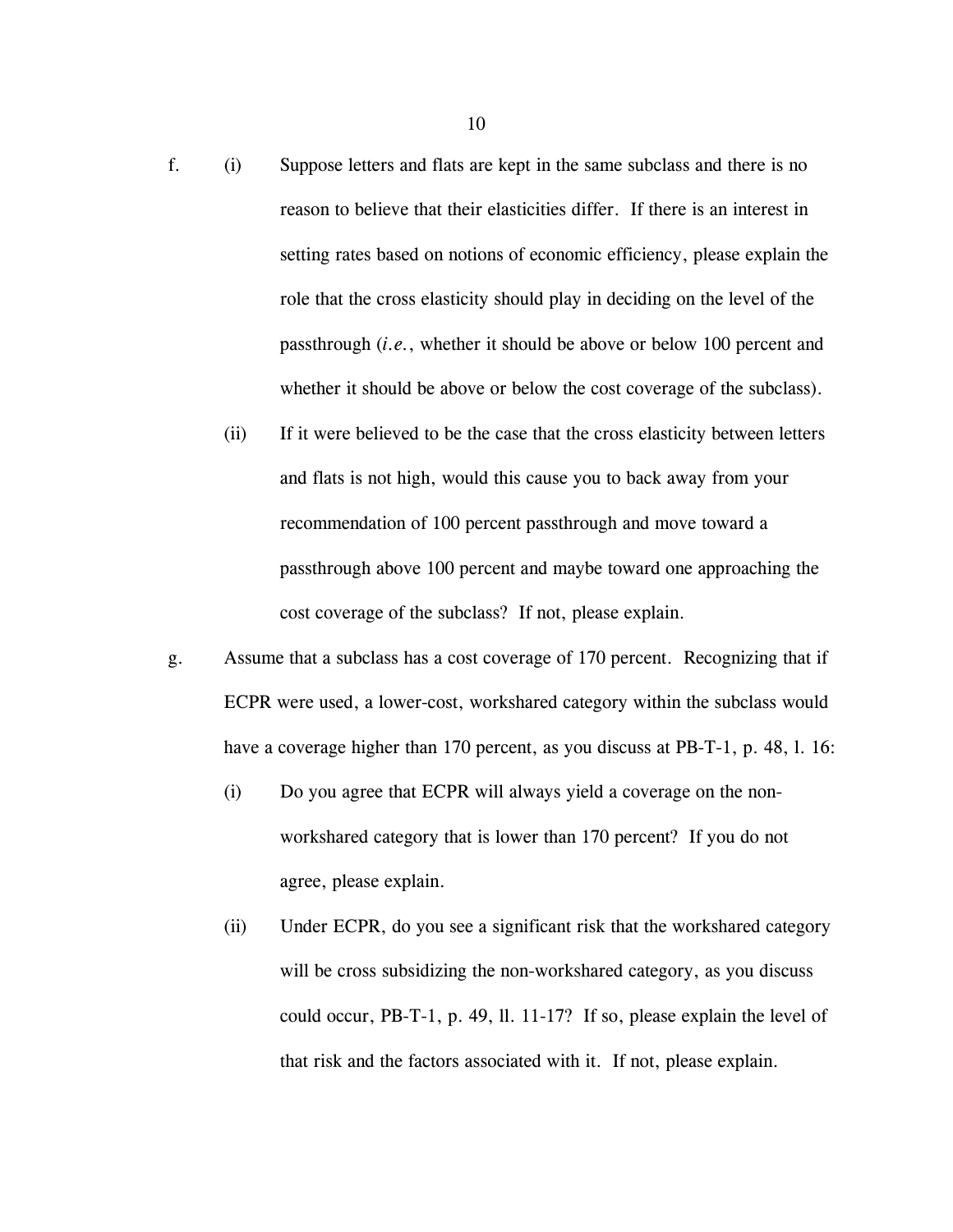(iii) Do you agree that if the passthrough of the cost difference between the two categories were 170 percent, the risk of a cross subsidy existing would be minimized? If you do not agree, please explain.

## **VP/PB-T1-7.**

Please refer to your statement, PB-T-1, p. 50, ll. 2-3, that "ECPR facilitates the application of noncost factors on a subclass by subclass basis while maintaining incentives for efficient worksharing within a subclass."

- a. Please explain any and all ways using ECPR to set rate differences between categories **within** a subclass "facilitates the application of noncost factors" to establishing cost coverages **across** subclasses (*i.e.*, for the various subclasses).
- b. Should your testimony be taken to mean that the non-cost factors should or could be applied to the passthrough between categories **within** subclasses, and therefore be a basis for moving the passthrough above or below 100 percent? If yes, please explain which factors might suggest such a movement, and explain why 100 percent is the ideal reference point for such consideration, instead of some other passthrough, such as the subclass cost coverage. If no, please explain your position.
- c. Please explain whether your advocacy of 100 percent passthroughs between categories within a subclass should be taken to mean that the non-cost factors in the Act are not particularly relevant to such rate differences.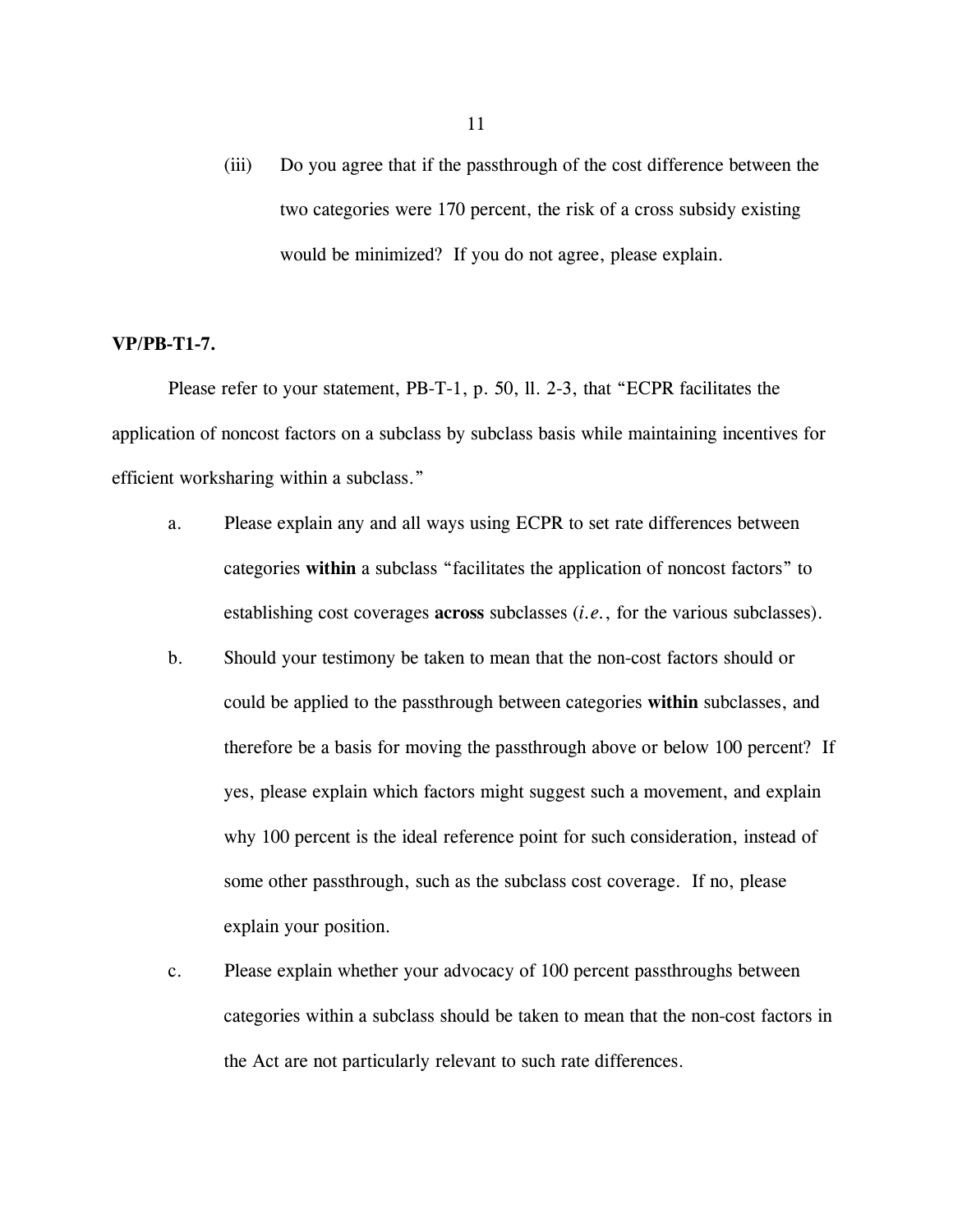#### **VP/PB-T1-8.**

Please refer to your statement, PB-T-1, p. 50, ll. 4-7, that "the use of ECPR is much better suited to a constantly changing and evolving postal industry. In particular, it allows relatively straightforward adjustments to reflect changing worksharing technology without the need to obtain information on changing demand elasticities."

- a. Is it your position that if demand elasticities are believed to be changing, it is better to select a technique that neglects them than to approach the question of how much they are changing or which direction they are changing? If not, please explain.
- b. Please consider a subclass with a coverage of 170 percent, which has two categories, and focus on two alternative situations: (i) the passthrough between the two categories of the cost difference into rates is 100 percent, and (ii) the passthrough between two categories of the cost difference into rates is 170 percent. If, due to technology, the cost difference (however measured) between the two categories declines, please explain why it is easier to adjust in situation (i) than (ii). If that is not your position, please explain.
- c. Suppose, using the best information available on costs, elasticities, and other factors, the passthrough of a cost difference into a rate difference, between two categories within the subclass, is set initially at 140 percent. If a few years later, it becomes known that the cost difference is lower, due to technology, but it is not known whether the elasticity relationships have changed, please explain: (i) any reservations you would have about the advocacy of setting the new rates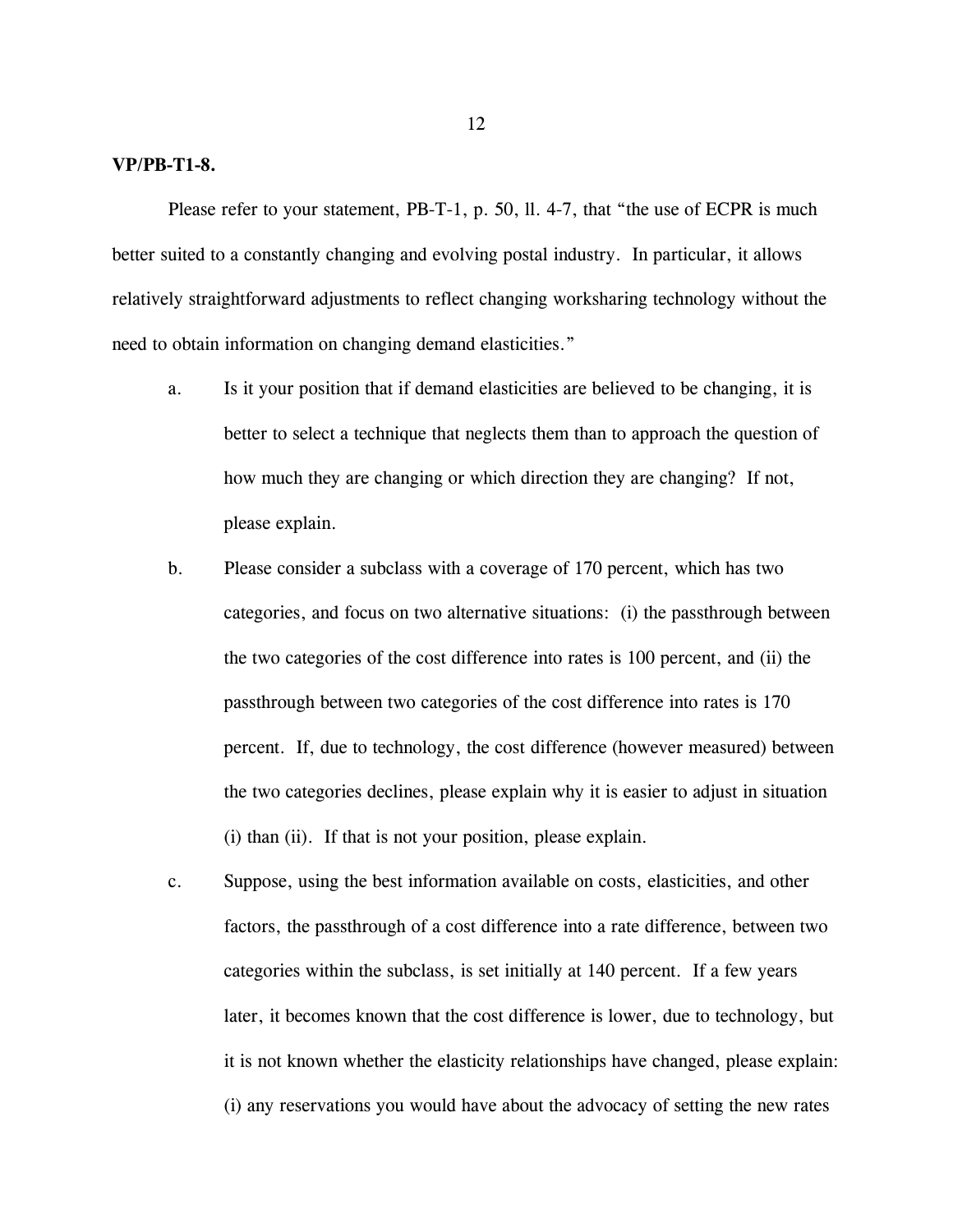at a passthrough of 140 percent of the new cost difference, and (ii) whether you believe that, in anticipation of this problem of not knowing how the elasticity relationships might change, it would be better to set the passthrough at 100 percent in the initial ratesetting exercise.

## **VP/PB-T1-9.**

At page 48, lines 8-10, of your testimony, please refer to your reference to a "belief a service highly valued by its customers can and should bear a greater percentage markup of price over marginal cost."

- a. Please explain the preference in this belief for a "percentage mark up" instead of some other markup, such as an absolute amount per piece.
- b. Please explain how it can (or should) be determined whether a product or service is "highly valued."

## **VP/PB-T1-10.**

Please refer to your testimony PB-T-1 at pp. 16-26, where you discuss the Efficient Component Pricing Rule, discounts that promote efficiency, and preservation of contribution to overhead costs.

a. Within a subclass such as Standard Regular, please assume that (i) a 1.0 ounce letter — that is presorted to 5-digits has a barcode, is fully automatable, and is entered at a DSCF  $-$  has a total unit attributable cost of 10 cents, (ii) a 15 ounce parcel-shaped piece — that is minimally presorted, does not have a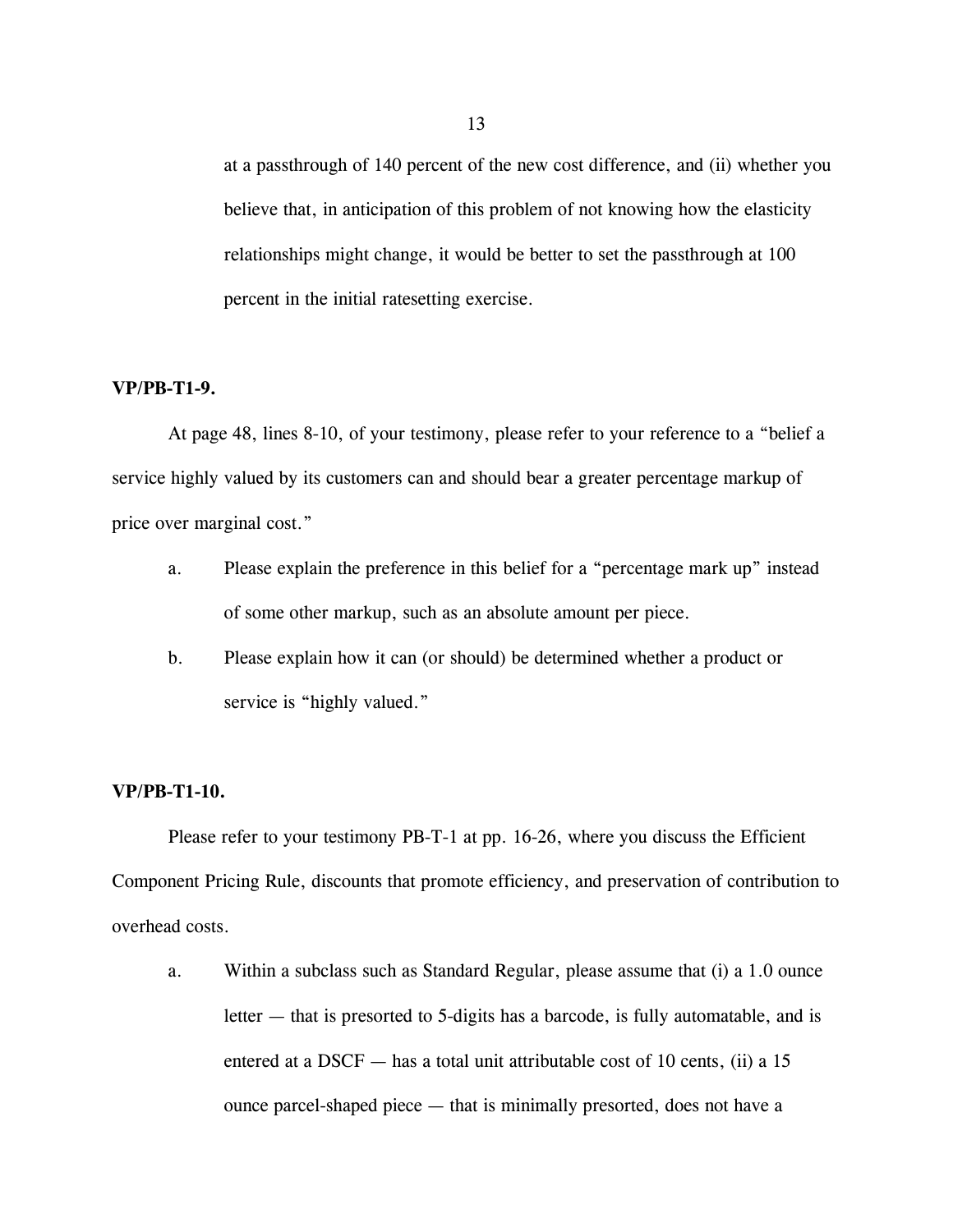barcode, and is entered at an origin facility — has a total unit attributable cost of \$1.10 (*i.e.*, the cost difference between the letter and parcel is \$1.00), and (iii) the average unit contribution desired from the subclass (based on application of all the non-cost criteria in 3622(b), when divided by total volume of the subclass, is \$0.15. In your recommendation that intra-subclass pricing should reflect 100 percent of attributable cost differences, would it be correct to infer that your recommended rates for the letter and the parcel, respectively, would be \$0.25 and \$1.25? If this is not a correct interpretation of your analysis, please explain.

b. Within a subclass such as parcel post, please assume that (i) the total unit attributable cost of a 1-pound machinable parcel, entered in its destination office, is \$1.50, (ii) the total unit attributable cost of a 69-pound non-machinable parcel for delivery to zone 8 is \$50.00, and (iii) the average unit contribution desired from the subclass (based on an application of all the non-cost criteria in 3622(b)) is \$2.00. In your recommendation that intra-subclass pricing should reflect 100 percent of the difference in attributable cost, would it be correct to infer that your recommended rate for the 1-pound machinable parcel entered in its destination office should be \$3.50, and the rate for the 69-pound machinable parcels to zone 8 should be \$52.00 (*i.e.*, the difference in rates, \$48.50, is equal to the difference in attributable cost)? If this is not a correct interpretation of your analysis, please explain.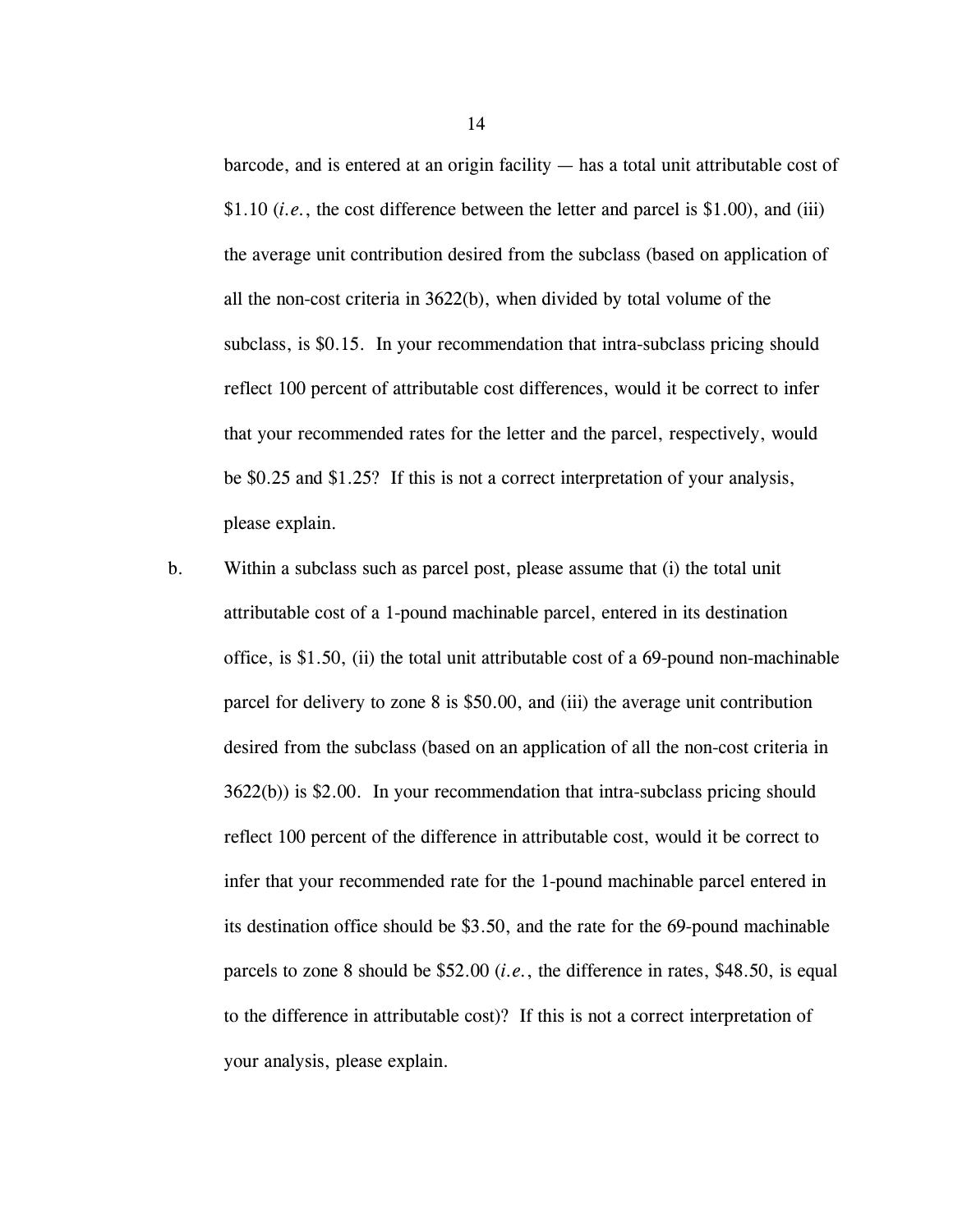#### **VP/PB-T1-11.**

Please refer to your testimony PB-T-1 at p. 20, ll. 6-14 and p. 23, ll. 3-12. In your discussion, upstream costs are classified as either fixed  $(F_U)$  or volume variable  $(c_U)$ . Suppose that a small (1 percent) decline in volume results in a unit reduction in cost of 5.0 cents (*i.e.*, the marginal cost of small changes in volume is 5.0 cents). Further, suppose that some costs are "lumpy" — that is, they are not fixed costs of operating the network for all levels of volume — and if volume declines by some larger amount, say 5 to 6 percent, the average unit avoided cost is 7.0 cents. Finally, assume that the Commission is considering a discount increase that is forecast to result in an increase in workshared volume of 6 to 7 percent and a corresponding reduction in the volume that would need upstream processing.

- a. Under these circumstances, would you define the marginal cost as 5.0 cents (*i.e.*, the change in average unit cost that results from a small change in workshared volume), as 7.0 cents (*i.e.*, the change in average unit cost expected to result from the projected rate-induced change in workshared volume), or as some other amount? Please explain your answer.
- b. Under the above-described circumstances, should the 2.0 cent difference in unit avoided cost that results from workshared volume changes larger than 1.0 to 2.0 percent be included in marginal cost, or be excluded from the computation of marginal cost but be included in incremental cost? Please explain your answer.
- c. If "lumpy" (*i.e.*, discontinuous) cost changes are excluded from marginal costs, but are included as incremental costs, under these circumstances please explain